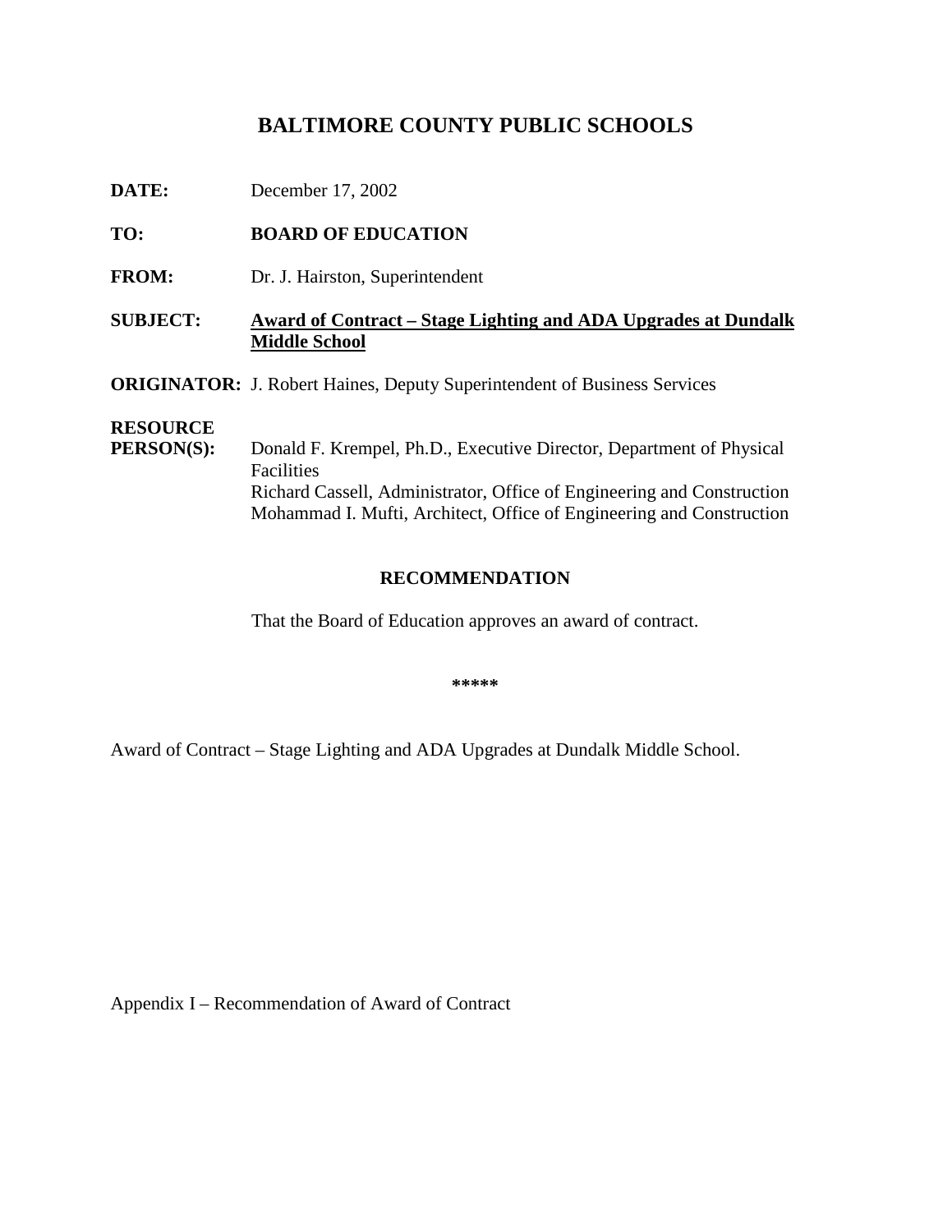## **AppendixI**

#### **Recommendation for Award of Contract Stage Lighting and ADA Upgrades at Dundalk Middle School December 17, 2002**

On December 3, 2002, seven (7) bids were received for the stage lighting and ADA upgrades at Dundalk Middle School – Bid #RHA -341-03. This project consists of replacement of the existing auditorium stage lighting, refinishing of the stage floor, installation of seven chairlifts, and construction of two exterior ramps. A summary of the bids received is attached. Based on the bids received, the Department of Physical Facilities recommends an award of contract to North Point Builders, Inc., the lowest responsive bidder, in the amount of \$422,000.00.

At this time, we also request approval of a 10% change order allocation in the amount of \$42,200.00 to cover any unforeseen conditions and minor changes to the contract, to be authorized and approved by the Building Committee in accordance with Board Policy.

Funding for this project is available through State of Maryland QZAB Pro gram and Capital Budget Project 011 – Access for the Disabled.

APPROVED: Donald F. Krembel, Ph.D. **Executive Director**